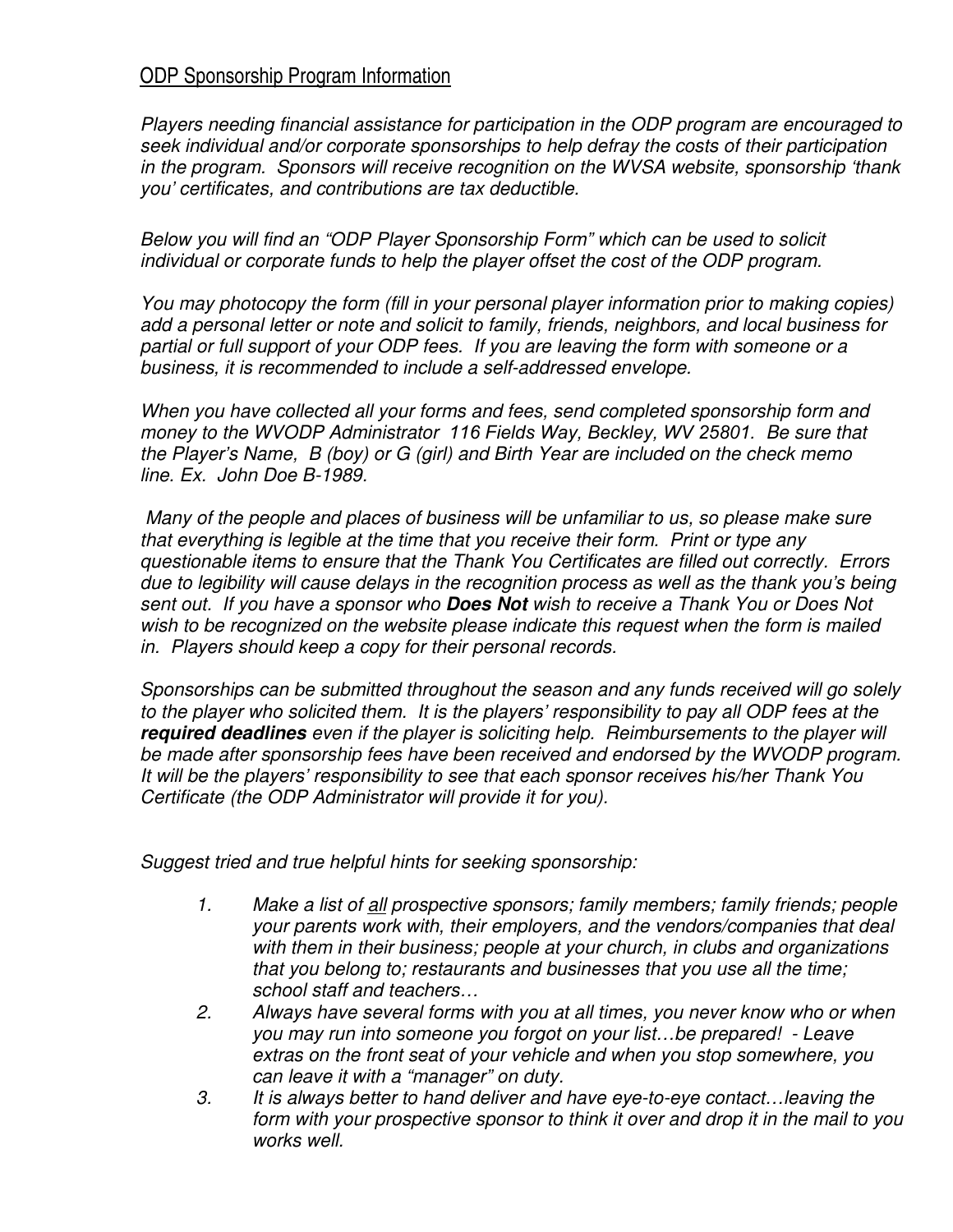- *4. However, the plus side of mailing out your forms is that you can reach a greater number of prospective sponsors in a shorter period of time. (Try to use both)*
- *5. Be sure to fill in a due date on the "Sponsorship Form. Having a due date helps your sponsor know how long they have to respond and you won't be guessing if they plan to respond. (Assume if you haven't received it by your requested due date, that they will not respond.)*
- *6. As well as the due date, you need to fill in all "Player Information" before copying the form for your packets…this will save you time filling out each one separately. We cannot stress enough the importance of this information being completed. This is our only link to you should we have any questions on your forms such as the correct spelling of your sponsor's name/company.*
- *7. It is always better hand delivering the sponsor's Thank You Certificate in person. It shows that you really appreciated their help… You may need it again next year! (We will provide the certificate for you.)*
- *8. If you make an honest effort and present yourself in a pleasant manner, showing gratitude for their consideration, no matter what they do, you will be successful. One ODP player raised over \$5000 in five months – 100% of her cost to play ODP and to be a People to People Sports Ambassador at the Kanga Cup Tournament in Australia. It can be done… Go for it!*